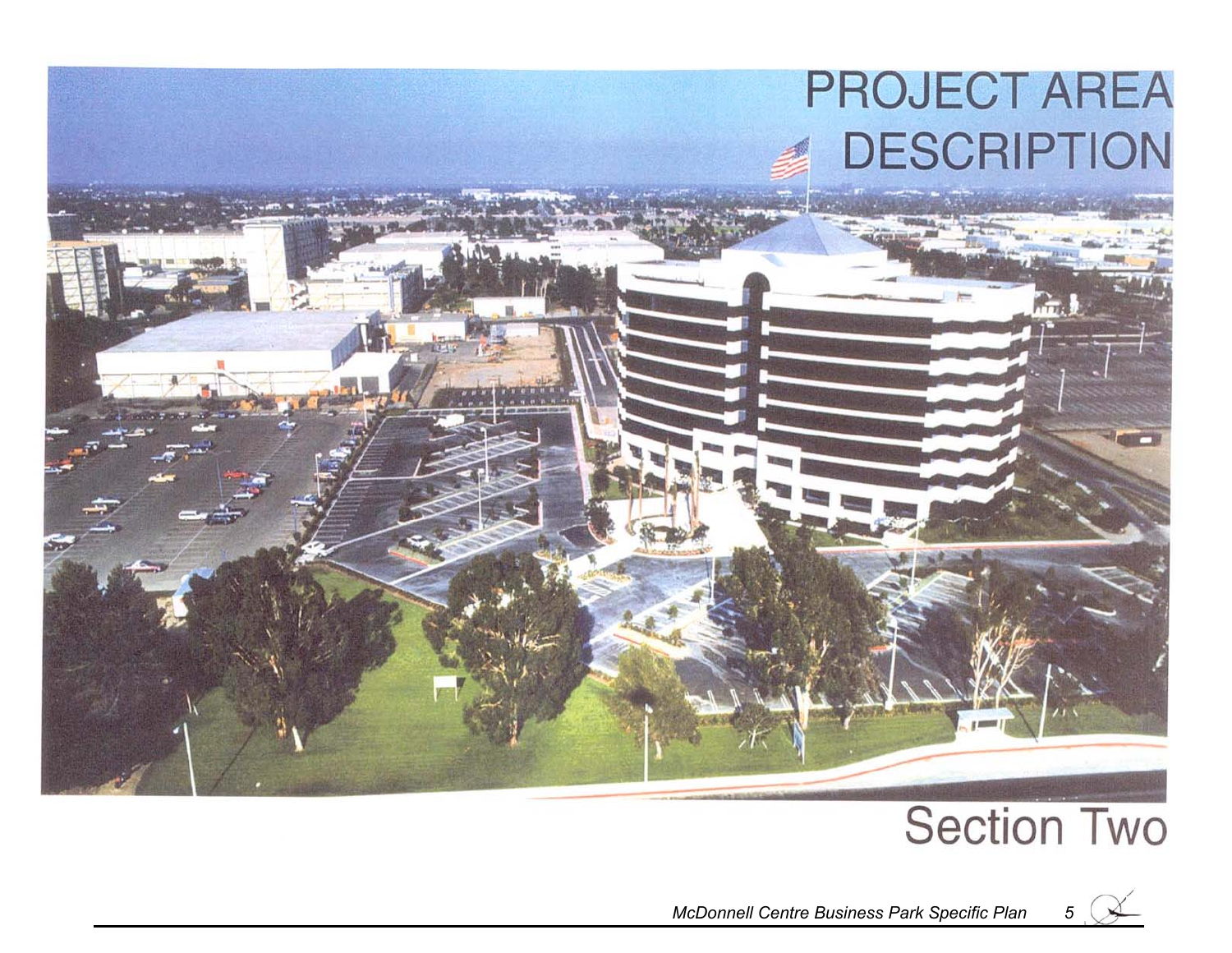### **PROJECT AREA DESCRIPTION**

#### **2.0 LOCATION**

The McDonnell Centre Business Park Specific Plan covers 307 gross acres located in the northwestern portion of the City of Huntington Beach. The area is generally bounded on the north by Rancho Road and the U.S. Navy railroad right-of-way (excluding the City's water reservoir site); on the east by Springdale Street, on the south by Bolsa Avenue and on the west by Bolsa Chica Street. A legal description of properties in the Specific Plan project area has been included in the Appendix.







The project area is surrounded by a variety of land uses and activities. A railroad spurtrack of the U.S. Navy and Rancho Road create the northern boundary with low density residential uses located across from the railroad tracks (in the City of Huntington Beach) and across Rancho Road (in the City of Westminster). To the south, office and manufacturing uses are located across from Bolsa Avenue. To the east, low density residential and commercial uses are located across from Springdale Street. To the west, is the Orange County Flood Control Channel (CO-3), owned by the Orange County Flood Control District. The property across from Bolsa Chica Street is owned by the U.S. Navy and is used as part of the Seal Beach Naval Weapons Station (in the City of Seal Beach).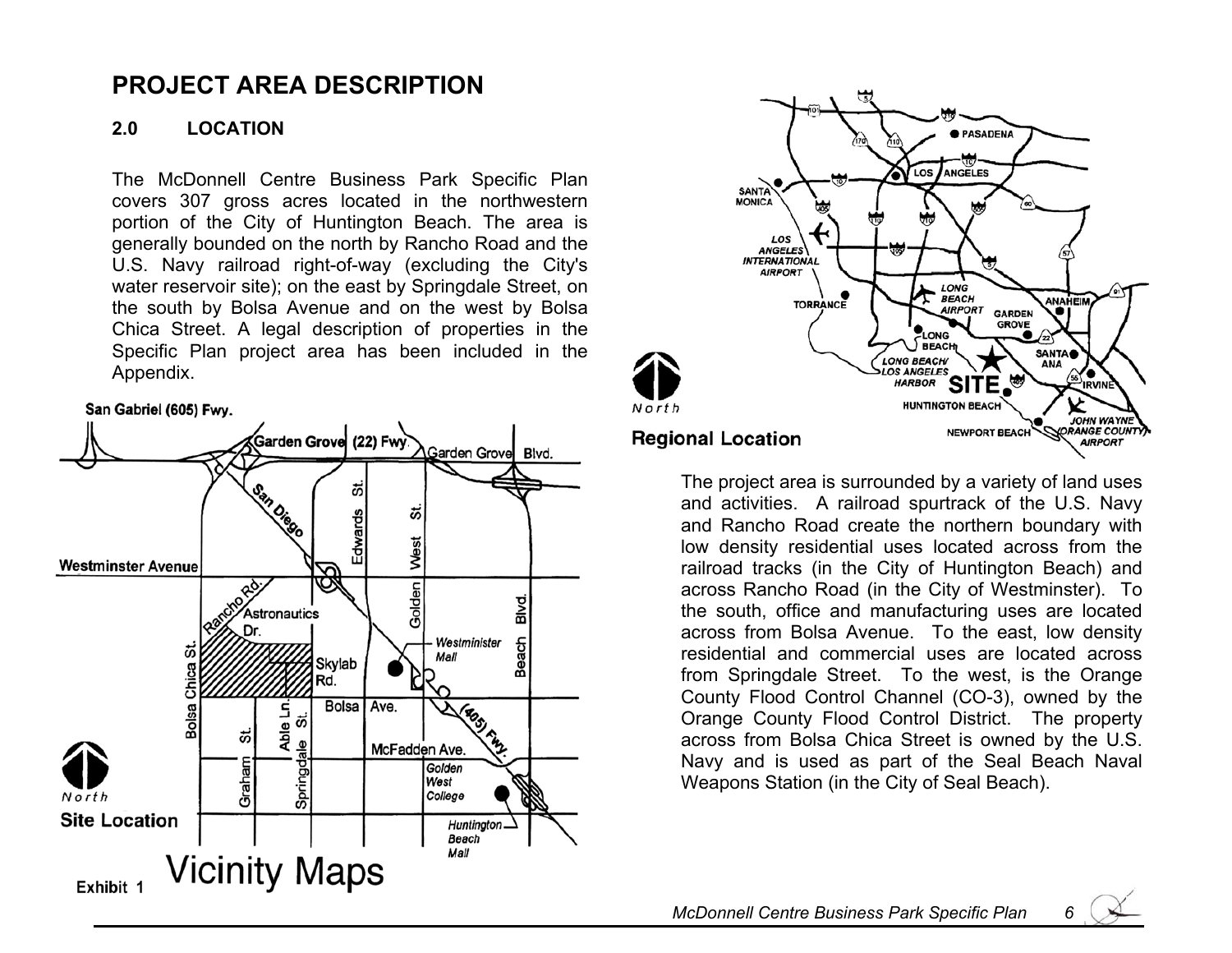#### **2.1 GENERAL PLAN DESIGNATION**

The entire site of the McDonnel1 Centre Business Park is currently designated as industrial with a floor area ratio (F.A.R.) of 0.75 in City's General Plan. The site has been designated for industrial land uses since the mid 1960's. Continuation of industrial uses in this portion of the City is compatible with the General Plan Goal (LU 12) to "Achieve the development of industrial uses that provide job opportunities for existing and future residents, as well as the surrounding subregion, and generate revenue for the City."

#### **2.2 ZONING REGULATIONS**

The McDonnell Centre Business Park is presently zoned limited industrial ("IL") and limited industrial with a high rise overlay ("IL-H"), in designated areas. The adoption of this Specific Plan will supersede the existing zoning and establish a new set of development regulations. The Specific Plan, as presented with industrial, office and support commercial uses, is consistent with the current General Plan; and therefore will not require a General Plan Amendment.



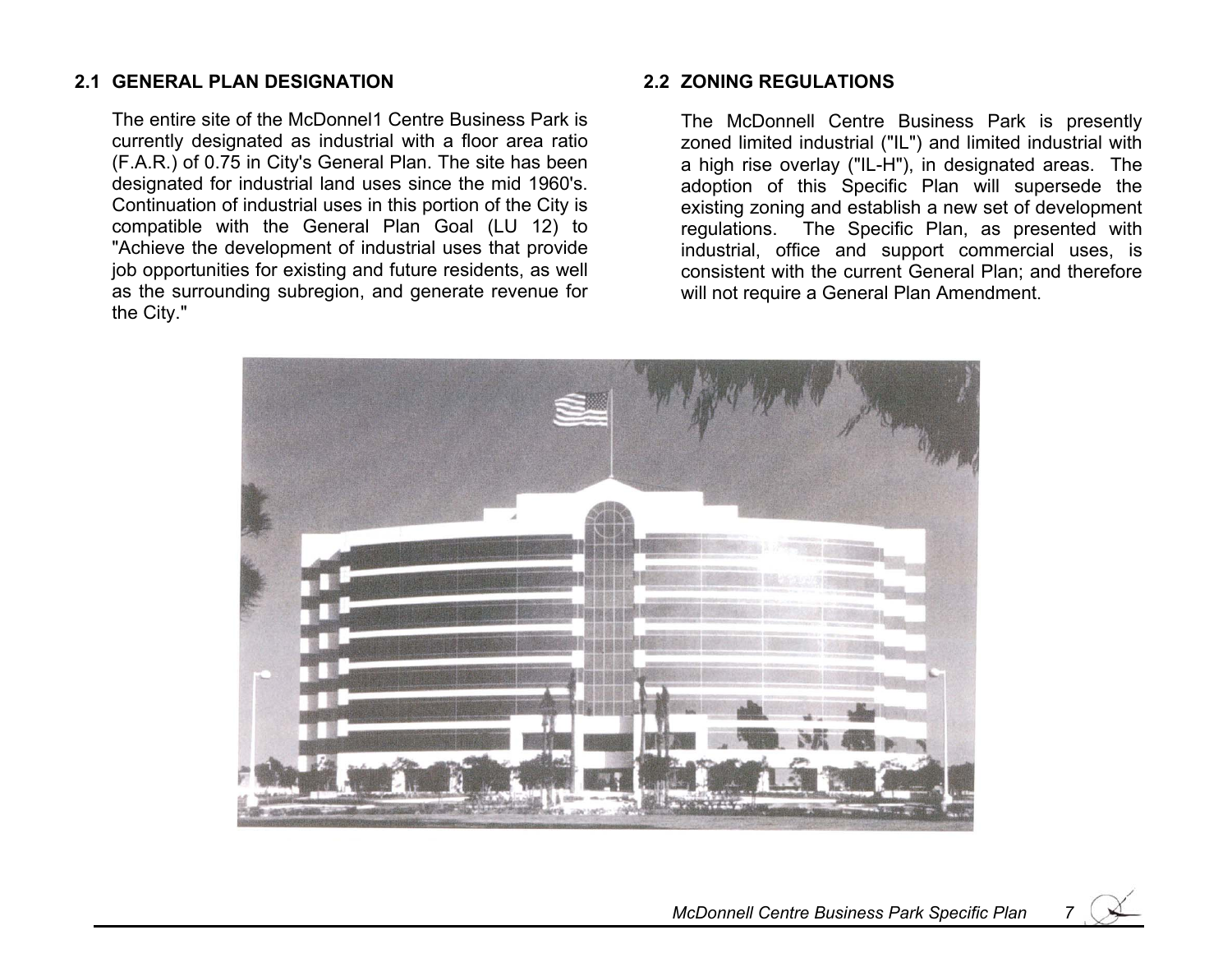

## Aerial Photograph

Exhibit 2 - 1997 Aerial Photograph



*McDonnell Centre Business Park Specific Plan 8*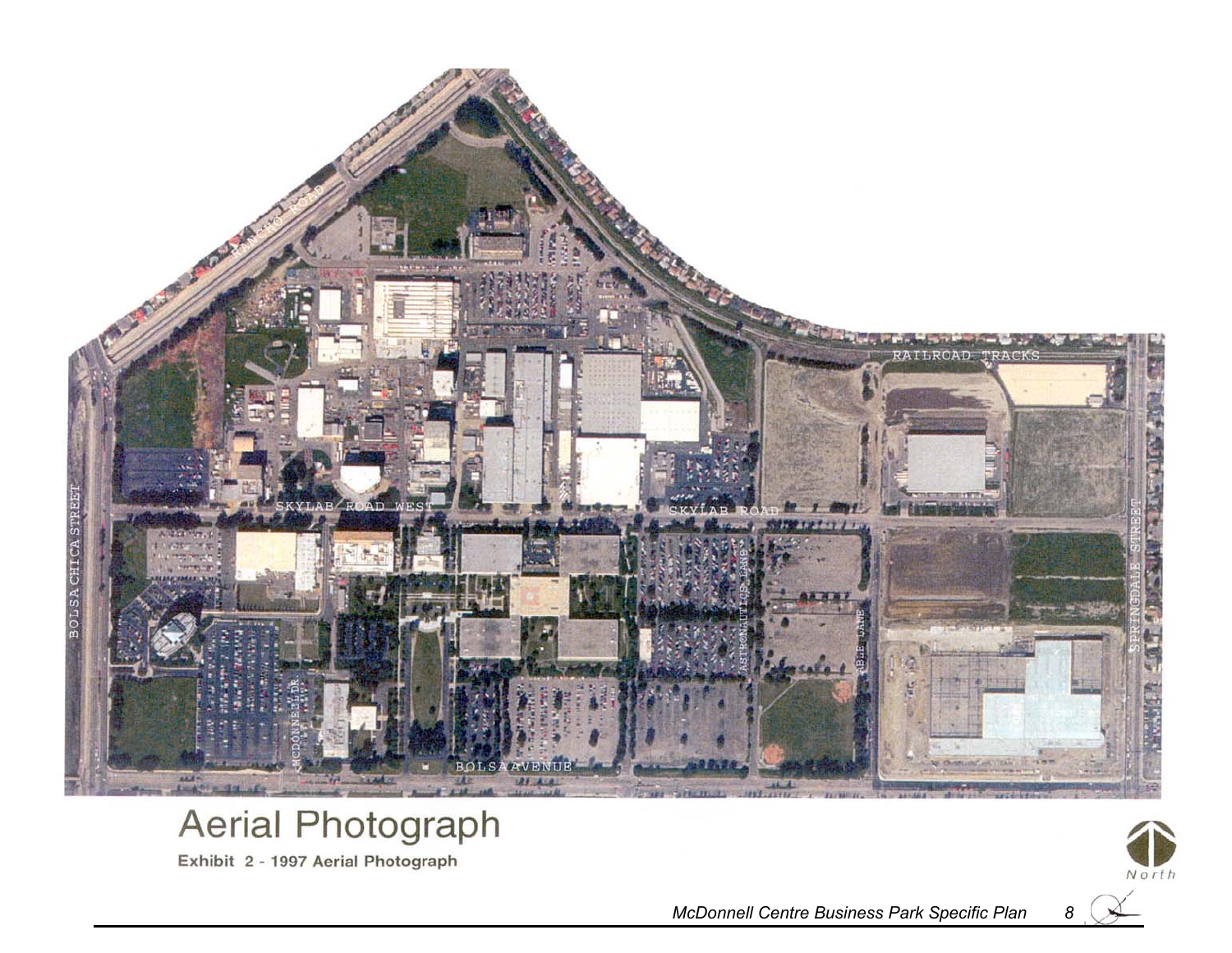#### **2.3 CURRENT LAND USES**

The McDonnell Centre Business Park site currently consists of a number of activities. The primary use is the approximately 2,800,000 square foot McDonnell Douglas Aerospace Facility. The facility consists of numerous industrially related research and development structures along with a high-rise office building. This facility has been approved and developed in numerous phases over many years beginning in 1963 (Exhibit 2).

New private developments have been built on the eastern portion of the project area, replacing the truck farming operations of the past. In 2002, at the time of Amendment No.1, some portions of the site had been developed with other industrial and commercial uses, including Cambro Manufacturing, Sharp Electronics, Dynamic Cooking, DIX Metals, Airtec, Konica, and C&D Aerospace. Additionally, the Extended Stay facility, and Boeing Recreation facility and fitness center have been built along Bolsa Chica Street. (Exhibit 3). The activities described in the Specific Plan reflect the beginning of the planning process (June 1996) with minor modifications made at the time of Amendment No.1 (2002). Since the initiation of this exercise a number of projects,



as mentioned earlier, have been reviewed and approved subject to the specifications of the Specific Plan.



#### **2.4 PLANNING HISTORY**

The McDonnell Centre Business Park project area has been the subject of many special studies with a variety of development options explored. In 1981 a proposal was prepared for the development of 1,200,000 square feet of industrial and office space. The proposal was for a Restricted Manufacturing Zone Change which allowed for an "appropriate" mix of uses; concurrent with the Zone Change request, a Multi-Story designation was also requested. The Industrial/Office complex plans consisted of industrial and warehouse buildings, office buildings, a hotel and restaurant with a parking structure, interior circulation system and landscaped open space. The office and hotel structures were proposed for six and seven stories along the eastern portion of the project area adjacent to Springdale Street. Due to market conditions, the project was not pursued.